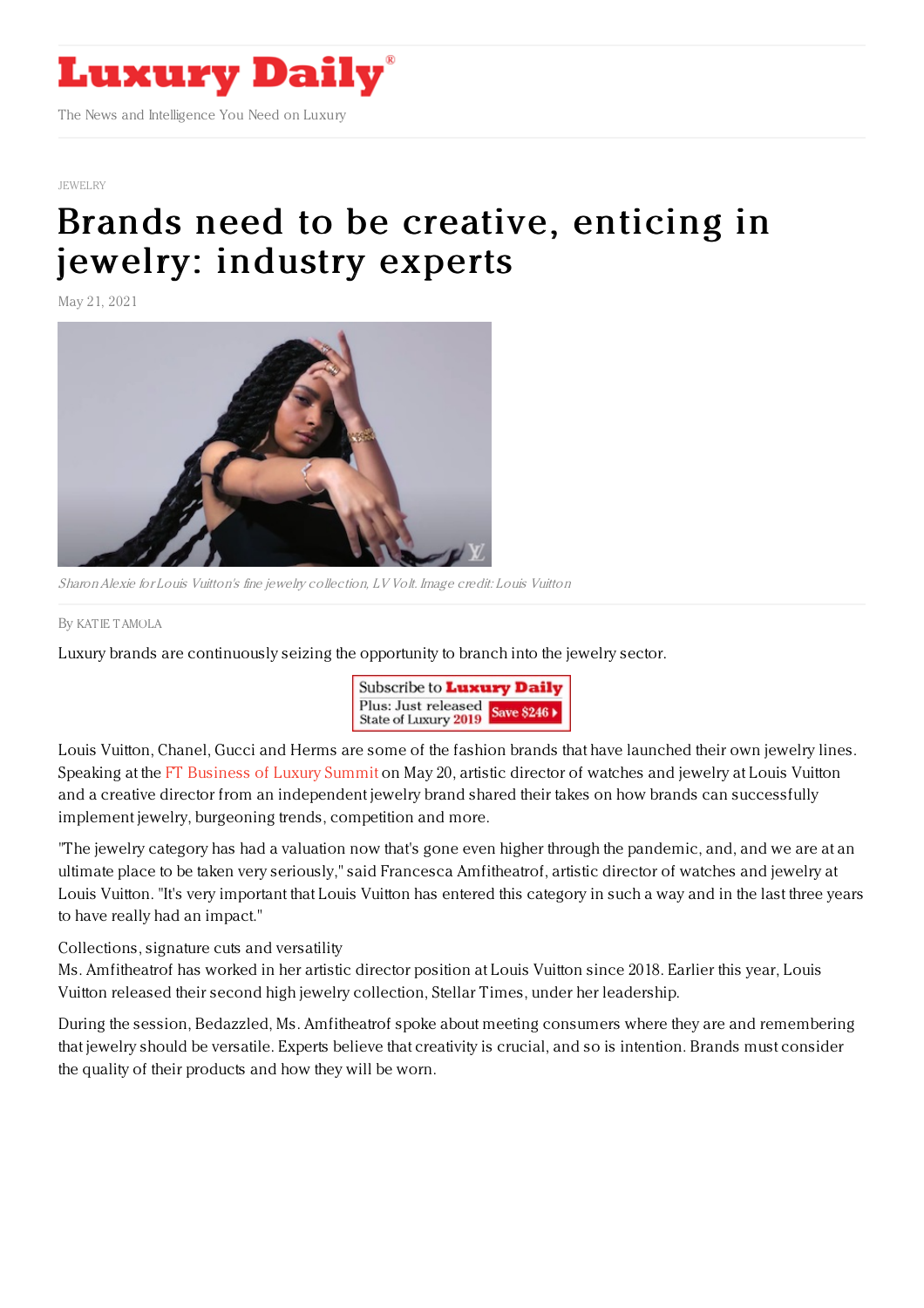

Ms. Amfitheatrof designs jewelry and oversees the design of all watches at Louis Vuitton. Image credit: LVMH

"For our buying criteria, we only buy the best of the best of the best for every single piece," Ms. Amfitheatrof said. "Every single stone in the high jewelry collection is of the ultimate quality and I think we've positioned ourselves to be the brand that has the best-colored stones out there."

"I think it's really understanding what women want and how they wear jewelry today and how it doesn't need to be so formal," she said.

Michael Burke, CEO of Louis Vuitton, also examines and approves every stone in all the brand's jewelry lines.

Ms. Amfitheatrof also explained how Louis Vuitton has created their own diamond cut, referring to the feat as "the holy grail in jewelry design." The artistic director is releasing her third collection with Louis Vuitton next month.

As more and more fashion houses and brands venture into jewelry, experts believe it's imperative that they strive for creativity. If creativity is squelched, jewelry stands the chance of not being as well received.

"I think that the brands need to go back to embracing, creativity, and need to take a few risks and stop being so institutional," Ms. Amfitheatrof said. "At Louis Vuitton, because it has a very different approach, because it does believe in creativity, and because it wants to constantly move forwardlook at the results we've had, look at the incredible success, and the impact that we've had very, very quickly."

Charlotte Chesnais, creative director at her eponymous independent jewelry brand, fell in love with jewelry design after working to find pieces that complimented products from Balenciaga, where she worked several years ago.

When fashion houses began to branch into fine and high jewelry, the bigger ones like Chanel and Dior were some of the first because they had the resources to do so. Ms. Chesnais also highlighted the importance of creativity and purpose of expression through jewelry.



Glamorous necklace, part of the Pretty Woman high jewelry collection. Image credit: LVMH

"It was a beginning for the feeling of I'm expressing myself through jewelry like we used to do before with clothes and bags," she said. "I launched my brand in a very organic way."

Ms. Amfitheatrof and Ms. Chesnais also discussed the disparate resources bigger brands have and inherent competition within the sector.

"I'm fighting again big, big houses with crazy stories, crazy archives, crazy savoir-faire, like, like Francesca, she's working for such a huge organization who has so many tools," Ms. Chesnais said. "It's a very hard market for a